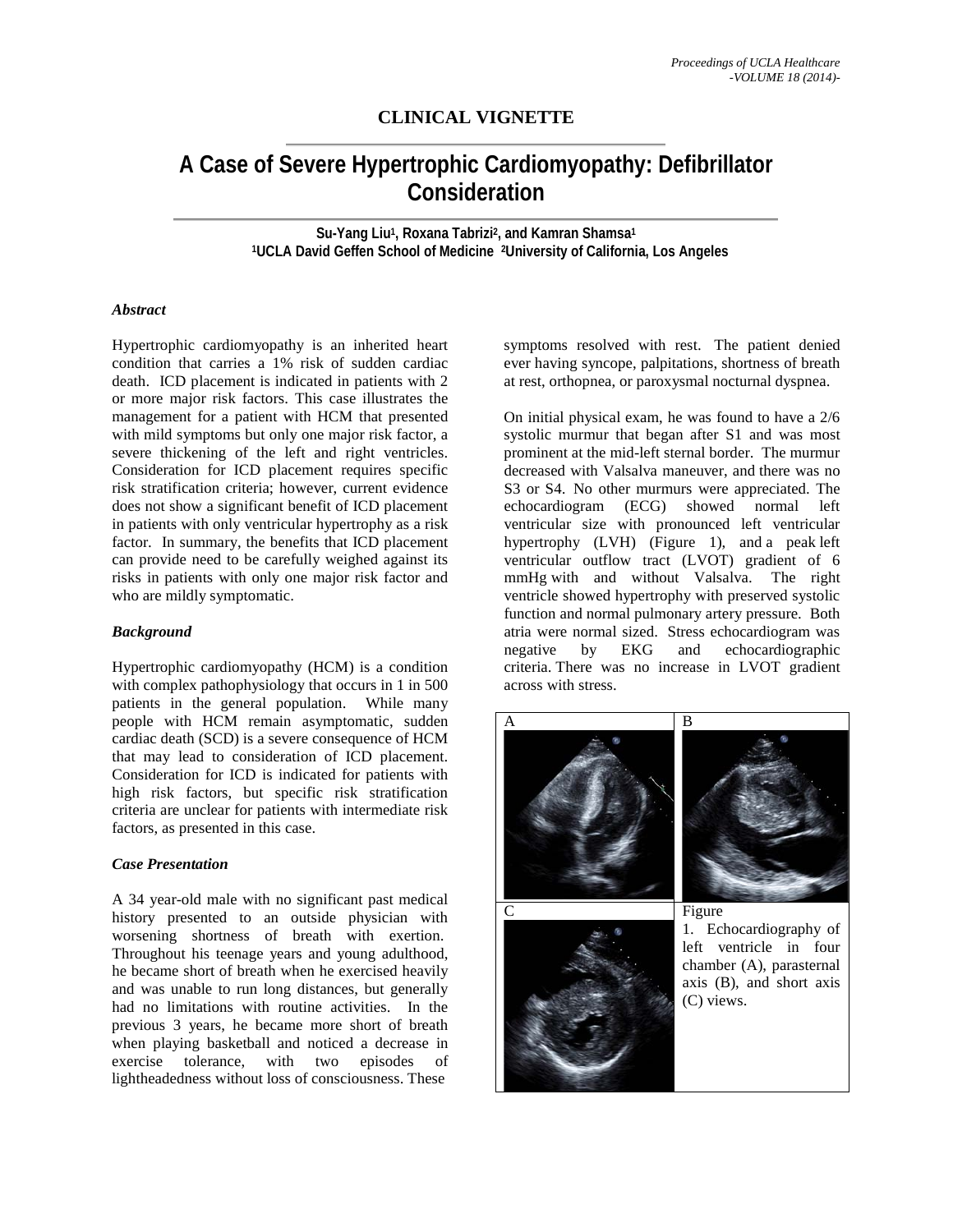The patient was diagnosed with hypertrophic cardiomyopathy. There was no evidence of cardiovascular obstruction with severe exercise and no family history of cardiovascular disease, syncope, arrhythmias, or sudden cardiac death. ICD placement was offered for prevention of SCD. Patient declined placement of ICD and followed up routinely.

# *Discussion*

Hypertrophic Cardiomyopathy (HCM) is a frequently inherited cardiovascular disease with many known autosomal dominant forms. This disease can appear at any age, and is the most common cause of sudden cardiac death in young people<sup>1</sup>. However, HCM can often present with no symptoms. Clinically, patients with HCM may present with a heart murmur, or with abnormal ECG showing giant T-wave inversions. Diagnosis of HCM is usually by echocardiogram, sometimes facilitated with cardiac magnetic resonance (CMR) imaging to detect for presence of myocardial scarring.

ICD placement can be a cost-effective method for prevention of sudden cardiac death (SCD). Based on observational studies, major risk factors in HCM patients which correlate with SCD are shown in Table 1, and have been used to stratify risk for ICD placement<sup>2</sup>. While the absence of these risk factors has a strong negative predictive value, each factor has only a positive predictive value for SCD of approximately  $20\%$ <sup>1</sup>. In patients with fewer than 3 risk factors, there was no association between the number of risk factors and the probability of appropriate ICD discharges<sup>1,3</sup>. Hence, individual risk needs to be considered in the overall clinical scenario for assessment for ICD placement.

| <b>Major Risk Factors for Sudden Death in</b><br><b>HCM</b> | <b>Possible Risk Factors for Sudden Death in</b><br><b>Individuals</b> |
|-------------------------------------------------------------|------------------------------------------------------------------------|
| Cardiac Arrest (ventricular fibrillation)                   | <b>Atrial Fibrillation</b>                                             |
| Spontaneous Sustained Ventricular<br>Tachycardia            | Myocardial Ischemia                                                    |
| Family history of premature sudden<br>death                 | LV outflow obstruction                                                 |
| Unexplained syncope                                         | High-risk mutation                                                     |
| LV thickness greater than or equal to<br>30 mm              | <b>Intense Physical Exertion</b>                                       |
| Abnormal exercise blood pressure                            |                                                                        |
| Nonsustained ventricular tachycardia<br>(Holter)            |                                                                        |
| HCM= Hypertrophic Cardiomyopathy, LV= Left Ventricular      |                                                                        |

Our patient's major risk factor is a LV wall thickness >30mm. While LV thickness correlates with sudden cardiac death, there is no specific threshold that significantly increases the risk of SCD (1). A LV thickness of >30mm has a positive predictive value of 16% for SCD. Moreover, the 5-year survival rate of patients with a thickness >30mm as the only risk factor is not significantly different than patients with wall thickness <30mm, consistent with the data showing that high-risk mutations associated with SCD have only mild hypertrophy<sup>4,5</sup>. Given that this patient had no other risk factors and is young, there is questionable benefit of ICD placement.

The ventricular thickness with otherwise normal heart function and mild symptoms prompted further risk assessment with cardiac magnetic resonance (CMR) imaging. CMR allows for measurement of wall thickness and may be useful when echocardiography results are equivocal. It is also sensitive in detecting a subgroup of HCM patients with apical aneurysms $<sup>6</sup>$ .</sup> . Late gadolinium enhancement (LGE) on CMR is sensitive for cardiac fibrosis, a marker associated with  $SCD^{7,8}$ .



Our patient's CMR showed enhanced LGE in LV septum with no apical aneurysm (Figure 2). This result, per se, is an insufficient predictor of SCD primarily because LGE is commonly found in HCM but incidence of SCD in HCM patient is low  $(-1\%)^9$ . Hence, CMR plays an adjunctive role with echocardiography in consideration ICD placement.

Complications of ICD include inappropriate shocks, infection, and device malfunction $10$ . Two studies with patients with ICD demonstrated a rate of inappropriate shocks that range from 23% to 27% and appropriate shocks in 16% to 20%3,10. Since the complication rates are significant, it is important to